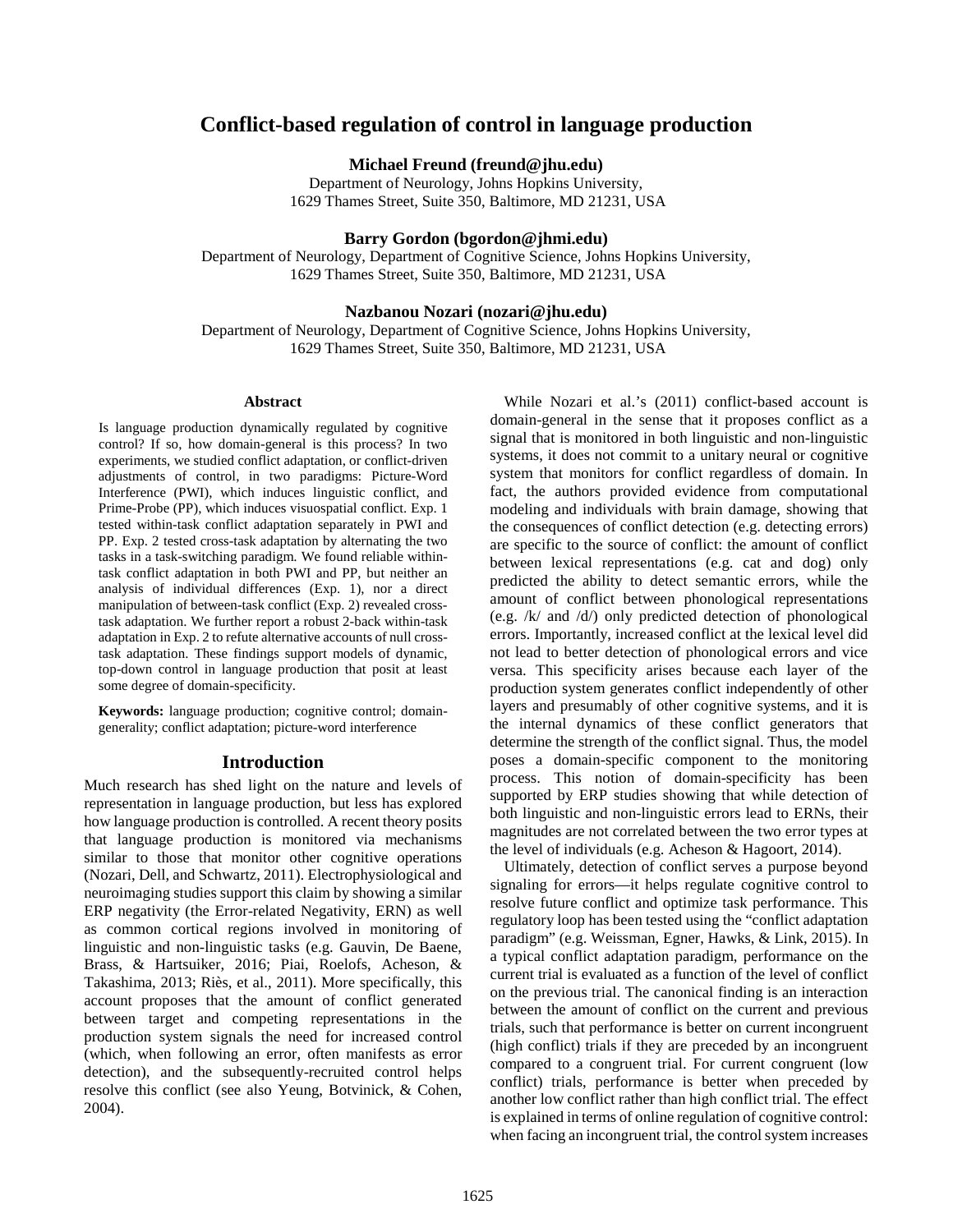engagement by biasing processing away from the distractor. Thus, the next incongruent trial will be responded to more easily. This biasing works against congruent trials, where distractors aid performance.

A conflict adaptation paradigm is ideal for testing whether a cognitive system such as language production is subject to online regulatory control via top-down processes. This was tested as the first question of the current study. More importantly, a task-switching version of the conflict adaptation paradigm has been used to test whether increased conflict in one domain helps with recruitment of control that resolves conflict in another domain (e.g. Egner, 2008; Kan et al., 2013). For example, Kan et al. (2013) interleaved trials from the color-word Stroop task with those of a task in which participants passively viewed a Necker cube (a perceptually bistable figure), which can induce visuospatial conflict. These authors showed that a high-conflict Necker cube trial improved performance on subsequent incongruent buttonpress Stroop, and interpreted this finding as evidence for a domain-general control system that encompasses verbal and visuospatial domains. Other studies, however, have found no evidence of cross-domain adaptation (Egner, Delano, & Hirsch, 2007; Forster & Cho, 2014; Wühr, Duthoo, & Notebaert, 2015).

Three methodological issues make reconciliation of these contradicting findings difficult. First, some of the studies employed factorial combinations of the two tasks (e.g. Stroop and Simon), where each stimulus is simultaneously congruent or incongruent with respect to each task. Participants always perform Stroop, but the position of the button could be congruent or incongruent with the location of stimulus presentation (Simon). While this design avoids a switch cost, it potentially dilutes the effect of conflict, as an incongruent Simon is paired with a congruent Stroop in a single trial. This dilution could lead to a weaker recruitment of control and thus a weaker adaptation effect (Kan et al., 2013). Second, some of these studies did not control for lowlevel learning and memory confounds that can obscure the adaptation effect (see Schmidt, 2013 for a review). Finally, all but one of these studies used non-verbal Stroop tasks with arbitrary response mappings, which poses additional demands on working memory. The one study that did use verbal Stroop (Wühr et al., 2015) was designed for a different purpose and had an imbalanced design (i.e. a ratio of 8:2 of task A to task B) that is known to obscure the adaptation effect (Freitas & Clark, 2015). Our design addresses these issues.

The current study was designed to answer two questions: (1) is language production subject to dynamic, top-down regulation? (2) Does conflict in language production serve to regulate performance in a non-linguistic task and vice versa? Conflict adaptation in language production was tested in the well-established Picture-Word Interference (PWI) paradigm (e.g. Schriefers, Meyer, & Levelt, 1990), which avoids arbitrary stimulus-response associations and allows for much more stimulus variability than Stroop. Conflict adaptation in a non-linguistic domain was tested using the visuospatial Prime-Probe task (PP), which uses an optimal design to avoid low-level learning and memory confounds and employs meaningful response mappings (see Weissman et al., 2015). Exp. 1 tested whether each task in isolation showed evidence of adaptation. Finding adaptation in PWI would support models that claim language production is regulated online via top-down control.

The second question was tested in two ways. In Exp. 1, we conducted an analysis of individual differences that investigated the correlation between the size of conflict adaptation in PWI and PP tasks. A positive and reliable correlation would support a domain-general control process. This test, however, is subject to limitations of a correlational analysis (e.g. Redick et al., 2013). Thus, in Exp. 2 we directly tested whether conflict in one task regulated control in the other task, by using a task-switching adaptation paradigm. We alternated PWI and PP trials and assessed the response to conflict in one task as a function of conflict in the other. If PWI shows conflict adaptation as a function of PP conflict (and vice versa), we can conclude a domain-general process of control regulation. The absence of cross-task adaptation would support some level of domain-specificity in the control system.

Finally, Exp. 2 was designed to allow us to test conflict adaptation as a function of conflict on two trials prior (2 back; e.g. Forster & Cho, 2014). Given the alternating nature of the design, the 2-back conflict adaptation provides a second test of within-task conflict adaptation. Importantly, this test also ensured that any potential null effects in the cross-task adaptation were not due to other confounds. Collectively, the results of the two experiments inform us about whether language production is subject to dynamic regulation and whether a fully domain-general model or a partially domain-specific model (e.g. Nozari et al., 2011) is better supported by the evidence.

# **Experiment 1**

# **Methods**

**Participants.** Forty-eight native English speakers recruited from the Johns Hopkins University community (32 women; mean age = 21.2 years) participated for payment. All participants gave informed consent under a protocol approved by the Institutional Review Board of Johns Hopkins Neurology.

**Materials.** For the PWI task, a list of 120 target-distractor word pairs was compiled to form the incongruent PWI stimuli. Target and distractor words were semantically related (e.g. target  $= bus$ ; distractor  $= car$ ; as suggested by norms on Mechanical Turk), were matched in length and frequency, and had minimal phonological overlap. Then, 120 300x300 pixel black-and-white line drawings corresponding to each target word were selected from Google images. The word (the distractor for incongruent and the target for congruent stimuli) was overlaid in the center of each image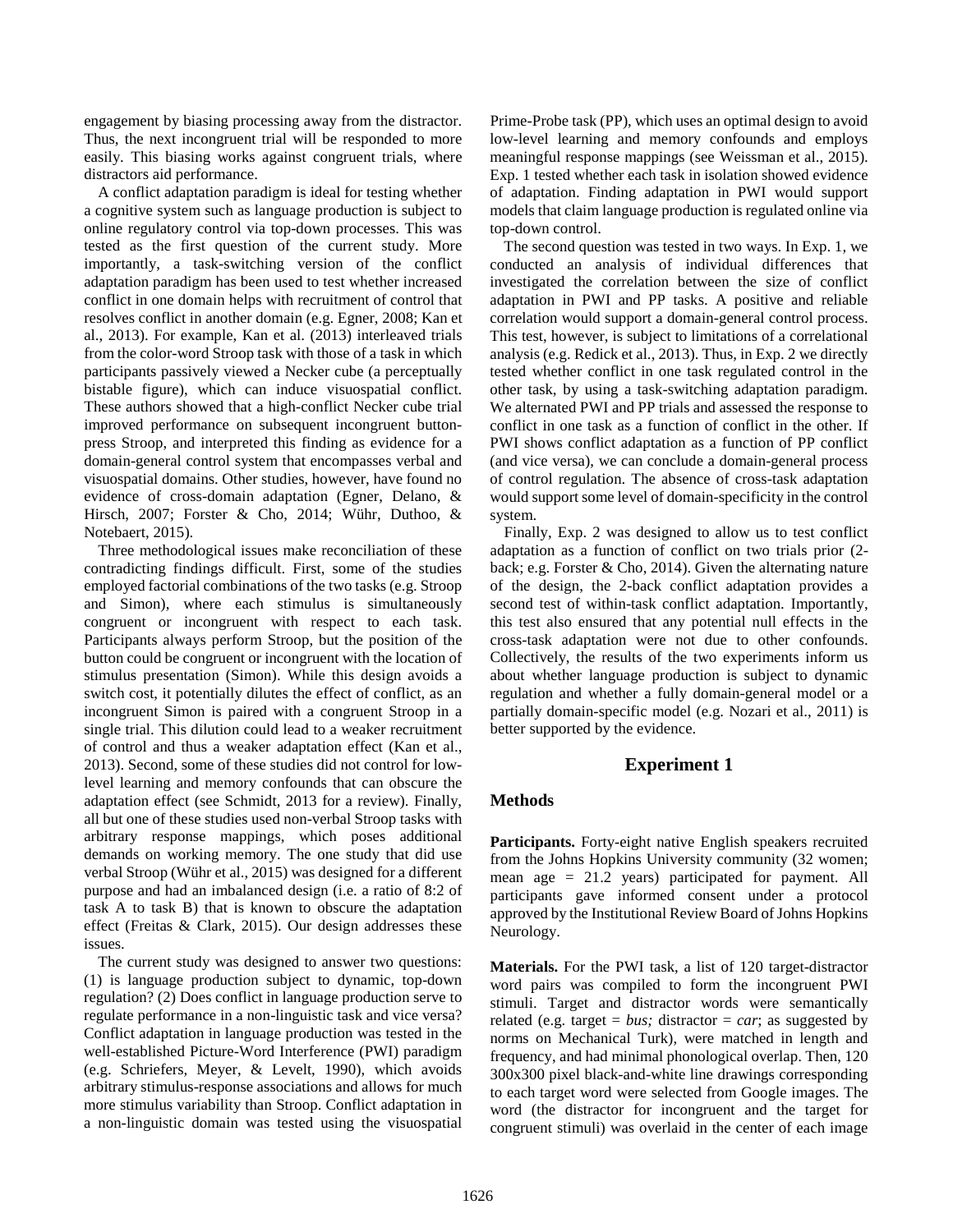in black uppercase 36 point Helvetica, to create 120 congruent and 120 incongruent stimuli. Four experimental conditions (*cC*, *iC*, *iI*, *cI*;  $N = 60$  in each) were constructed, where lowercase "*c*" and "*i*" denote the congruent and incongruent status of the *previous* trial respectively, and capital "*C*" and "*I*", the congruent and incongruent status of the *current* trial. To avoid cumulative semantic interference (e.g. Schnur, 2014) semantically-related pictures were spaced by at least 12 unrelated items. Each stimulus appeared in all four conditions across participants. Final stimuli comprised two blocks of 120 trials, prepared in four different orders to avoid systematic order effects.

For the PP task, the materials were identical to Weissman et al. (2015), and consisted of the outlines (in black, on white background) of large arrows (primes) and small arrows (probes, or targets; 75% smaller than the large arrows) pointing in the four cardinal directions. Similar to PWI, four conditions (*cC*, *iC*, *iI*, *cI*;  $N = 96$  in each) were constructed, with congruent trials having primes and probes pointing in the same directions, and incongruent trials in opposite directions. Final stimuli comprised four blocks of 96 trials, prepared in four different orders to avoid systematic order effects.

**Procedures.** The experiment was run in E-Prime 2.0 software (Psychology Software Tools, Pittsburgh, PA). Stimuli were displayed at the center of a 15 x 12 inch Dell monitor approximately 25 inches in front of the participants. Response times (RTs) for PWI were registered using an Audio-Technica microphone connected to the E-Prime's SRBOX. Responses were also recorded digitally and transcribed offline for the identification of errors. RTs for the PP were registered using a Dell keyboard.

First, participants silently reviewed a slideshow containing labeled images of all PWI targets in the experiment. Next, they completed a 10-item practice block of the PWI paradigm, followed by the two experimental blocks in counterbalanced order. Each trial began with a centrally presented fixation for 900 ms followed by a 50 ms blank screen. Stimuli were then presented for 3000 ms or until a response was registered. The next trial started after a 50 ms blank screen.

The PP task was conducted after PWI. Following a 48-item practice block, participants completed four blocks of 96 items in counterbalanced order. PP trials consisted of the presentation of a prime of either horizontal or vertical orientation, followed by a probe oriented along the same dimension. Participants indicated the direction of the target by pressing one of the four arrows on the keyboard corresponding to the correct direction, with index and middle fingers of left and right hands.

# **Results**

Figure 1 shows the conflict adaptation pattern in RTs and errors for PWI and PP tasks. As can be seen, the pattern of RTs and errors in both tasks is compatible with conflict adaptation. Due to the small number of errors, statistical analyses focused on the RT data.

**PWI.** Erroneous responses (5%), microphone problems (2%), and trials following these errors (to avoid post-error slowing effects; 7%) were excluded from the RT analysis. RTs were log-transformed prior to analysis in order to better approximate a Gaussian distribution and outliers (<1%) were removed using QQ Plots (e.g. Schmidt & Weissman, 2015). Data were analyzed using linear mixed-effect models in R v3.2.3 with the lmerTest package (e.g. Schmidt & Weissman, 2015). Fixed-effect structures included the main effects of previous-trial congruency, current-trial congruency, and their interaction (i.e. the canonical test of conflict adaptation). For random effect grouping factors of subject and item, structures included random intercepts as well as random slopes of previous-trial congruency, current-trial congruency, and their interaction.



Figure 1: Conflict adaptation in RT and errors in PWI (upper panel) and PP (lower panel). Each bar reflects the subtraction of current congruent from current incongruent (*I*−*C;* means of participant means ± SE). Conflict adaptation

predicts that this difference should be larger for the previous-congruent (left bars) than the previous-incongruent (right bars), a pattern reflected in all four diagrams.

Analysis of log-transformed RTs revealed significant conflict adaptation through an interaction between previoustrial congruency and current-trial congruency ( $\beta = -0.005$ , t  $=-2.0, p = 0.049$ . Post-hoc tests revealed a reliable effect on current congruent trials: RT was slower on *iC* trials ( $M = 760$ , SE = 4.34 ms) relative to *cC* (M = 743, SE = 5.21;  $\beta$  = 0.02,  $t = 4.35$ ,  $p < 0.001$ ), but *iI* (M = 937, SE = 5.9 ms) and *cI* (M  $= 930$ , SE = 4.89 ms) trials were not significantly different (β  $= 0.004$ , t  $= 0.53$ , p  $= 0.60$ ).

**PP.** Response errors and subsequent trials each accounted for 3% of the data and were excluded. Mixed-level models were specified using procedures analogous to those used in PWI analysis. Analysis of log-transformed RT revealed a robust effect of conflict adaptation ( $\beta = -0.09$ , t = -9.98, p < 0.001), replicating previous results (Weissman et al., 2015). Pairwise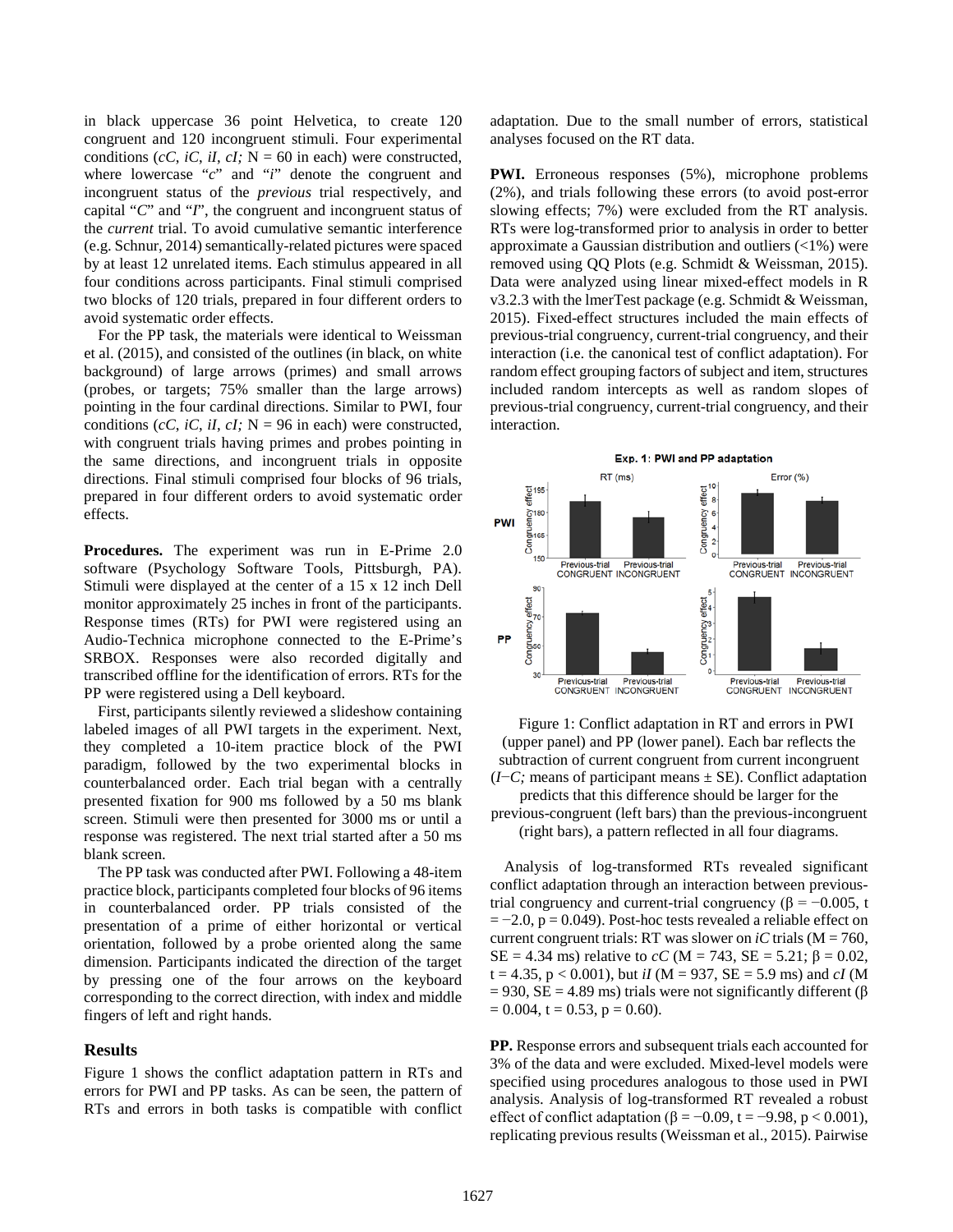comparisons indicated that this adaptation effect emerged in both current congruent trials, as a slowing of reaction time in *iC* trials ( $M = 301$ ,  $SE = 1.91$  ms) relative to *cC* ( $M = 283$ , SE = 2.1 ms;  $\beta$  = 0.06, t = 9.27, p < 0.001) and in current incongruent trials, as a speeding of reaction time in *iI* trials  $(M = 347, SE = 2.08 \text{ ms})$  relative to *cI*  $(M = 356, SE = 2.04$ ms;  $\beta = -0.02$ , t =  $-4.54$ , p = 0.01).

**Cross-task Correlation of Adaptation**. To probe whether the size of conflict adaptation in one task was predictable from the size of adaptation in the other task, we conducted an analysis of individual differences. Each participant's adaptation effect was calculated as  $(cI - cC) - (iI - iC)$ , once for RTs and once for errors. Adaptation size in one task was not predictive of adaptation size in the other<sup>[1](#page-3-0)</sup> ( $R = 0.06$ ,  $p =$ 0.7).

# **Discussion**

When tested in isolation, conflict adaptation was found in both PWI and PP, demonstrating that, similar to spatial tasks, language production is subject to dynamic, top-down regulation. While both congruent and incongruent trials showed the effect in PP, the effect was only reliable on the congruent trials in PWI. This pattern is not uncommon in adaptation studies (Duthoo et al., 2014; Kan et al., 2013; Weissman et al., 2015), but could also reflect a lack of power in detecting a reliable effect in post-hoc tests that use only half of the materials. To address this issue, we doubled the number of trials in Exp. 2.

Additionally, we found no correlation between the size of conflict adaptation in PWI and PP at the level of individuals. This could imply that the two tasks indeed use different regulatory mechanisms, but could also reflect the problems associated with using the correlational method. Internal consistency is known to be low for effects calculated as subtractions (e.g. Redick et al., 2013), and when internal consistency of measures is low (as was the case here), correlations between measures are unreliable. Exp. 2 addressed this problem by directly manipulating cross-task conflict adaptation by interleaving the two tasks.

# **Experiment 2**

### **Methods**

**Participants.** Thirty-two native English speakers recruited from the Johns Hopkins University community (24 women; mean age  $= 24.8$  years) participated for payment. None had participated in Exp. 1.

**Materials.** The same materials as Exp. 1 were used with a minor addition: we created eight new PWI stimuli to bring the number of PWI trials to a multiple of 16 (as was necessitated by the PP design, in which four targets were balanced across four conditions). The design of Exp. 1 was changed in two ways: (1) we interleaved PWI and PP trials within each experimental block in an alternating ABAB pattern to minimize switch costs. (2) We duplicated the number of blocks, so that the same PWI target appeared in all four conditions within each participant in counter-balanced order. This change was made to increase the power to detect conflict adaptation in PWI, as well as in a potential cross-task adaptation effect. Each PWI target occurred once before each PP condition for each participant, and each PP condition occurred equally often before each PWI target for each participant. This design ensured that any item-specific effects of PWI on PP or vice versa would be balanced between our conditions of interest. This also led to a balanced design for analyzing the 2-back conflict-adaptation. The final materials consisted of four blocks, each containing 256 experimental trials prepared in four different orders to avoid systematic order effects.

**Procedures**. Procedures were similar to those used in Exp. 1. Following the familiarization of PWI stimuli, participants completed three practice blocks. The first was a 10-trial PWI block, the second was a 48-trial PP block, and the third was a 20-trial task-switching block. They then completed the four experimental blocks in counterbalanced order.



Figure 2: Performance in PWI (upper) and in PP (lower) as a function of previous task congruency. Graphs depict means of participant means for RTs and error rates  $(\pm SE)$ . No evidence for conflict adaptation was found. PP showed a reliable anti-adaptation effect.

# **Results and Discussion**

Figure 2 shows the results of cross-task conflict adaptation for PWI (as a function of PP conflict; upper panel) and PP (as a function of PWI; lower panel) on RTs and errors. Neither pattern is compatible with cross-task conflict adaptation. The effects on RTs were tested using similar mixed-level models

<span id="page-3-0"></span><sup>&</sup>lt;sup>1</sup> To ensure that outliers did not influence these results, we also calculated non-parametric correlations, which returned similar results to the parametric test (Spearman's rho =  $0.06$ ; P =  $0.7$ ).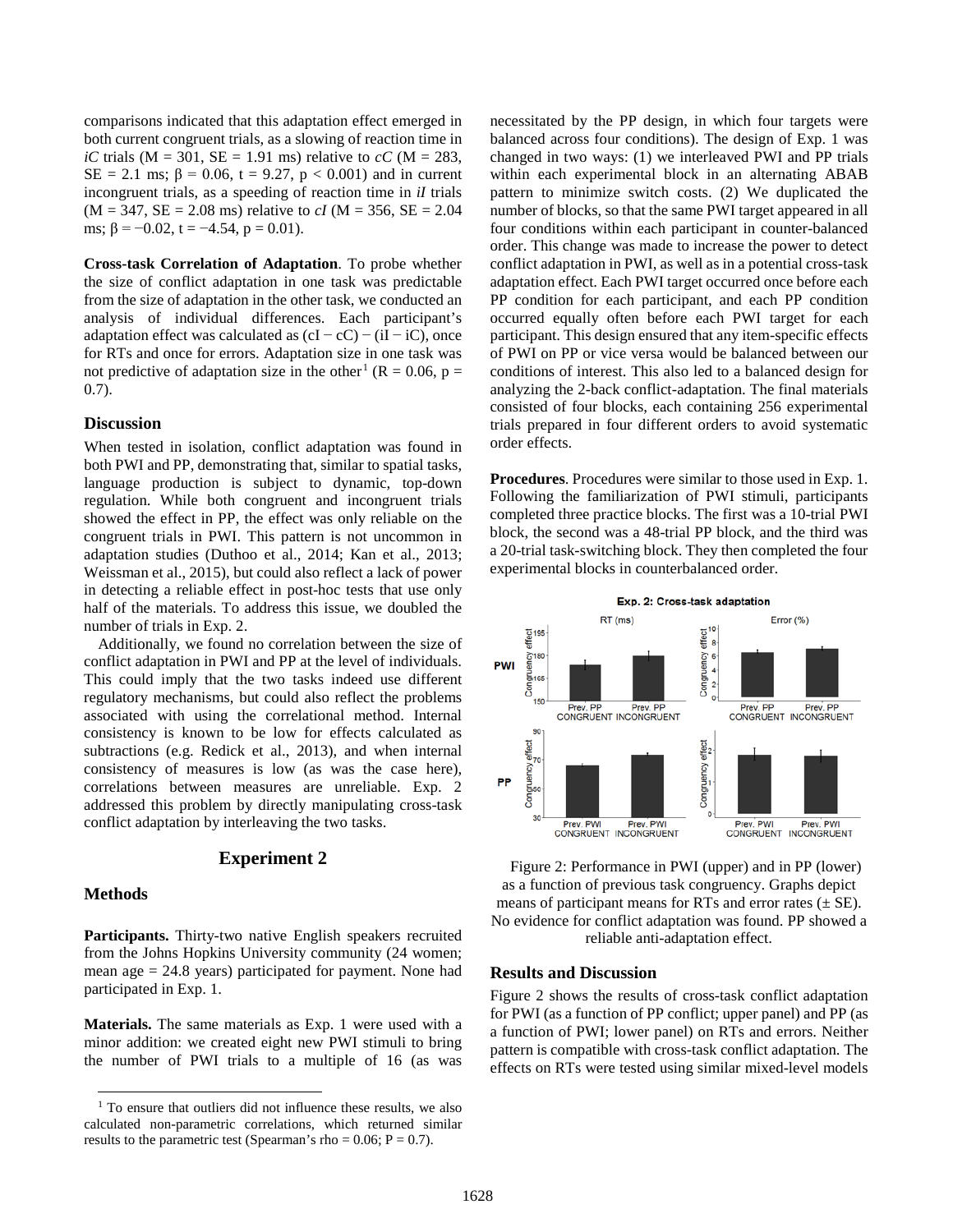as Exp. 1 with maximally specified random-effects. Fifteen and 11% of responses were excluded from the PWI and PP respectively, due to errors, post-error status, microphone malfunction, or outlier status.

**Cross-task Adaptation.** In PWI, the congruency of the previous PP trial did not interact with the congruency of PWI ( $\beta$  = 0.006, t = 0.89, p = 0.38). In PP, the congruency of the previous PWI trial interacted significantly with the congruency of PP (β = 0.02, t = 2.8, p = 0.03), but the direction of this interaction is the opposite of what conflict adaptation predicts, that is, congruent PWI trials (compared to incongruent ones) caused slightly *longer* RTs on subsequent congruent PP trials ( $cC$ : M = 316, SE = 3.24; *iC*:  $M = 309$ ,  $SE = 2.72$ , while incongruent PP RTs were similar regardless of previous-trial conflict (*iI:* M = 383, SE = 2.96;  $cI: M = 382, SE = 2.75$ .



Figure 3: Performance in PWI (upper) and PP (lower) as a function of the n-2 trial congruency. Graphs depict means of participant means for RTs and error rates  $(\pm SE)$ . Robust evidence for within-task conflict adaptation was found.

These results suggest that the ability to resolve PWI conflict was not improved by recent experience of PP conflict (and vice versa), in line with predictions of domainspecificity. But, two alternative hypotheses must first be refuted: (1) the null effect may simply reflect the lack of statistical power to detect a significant effect. (2) More theoretically-interesting, is the possibility that interference between task representations in working memory prevented sustained activation of those representations from one trial to the next (Braem, Abrahamse, Duthoo, & Notebaert, 2014). The latter could mask the operation of a domain-general regulatory loop due to excessive task demands. To address these concerns, we examined higher-order sequence effects in our data, namely adaptation as a function of conflict occurring *two* trials before. Due to the ABAB task-switch pattern, the 2-back trial would allow for assessment of within-task conflict adaptation. If robust adaptation is found in PWI and PP as a function of conflict on two trials before, we can reject these alternative hypotheses.

**2-back Within-task Adaptation.** Within-task adaptation was assessed with the interaction between 2-back congruency and current-trial congruency. This interaction was significant for both PWI (β = -0.01, t = -5.77, p < 0.001), and for PP (β  $= -0.09$ , t =  $-5.96$ , p < 0.001). Moreover, post-hoc tests in PWI revealed significant effects on both current congruent trials (*iC:* M = 742, SE = 4.28; *cC:* M = 722, SE = 3.96; β = 0.04,  $t = 5.69$ ,  $p < 0.001$ ) and current incongruent trials (*iI*: M  $= 896$ , SE = 4.68; *cI*: M = 919, SE = 4.61;  $\beta = -0.02$ , t =  $-2.41$ ,  $p = 0.02$ ). The same was true for PP: both current congruent (*iC:* M = 320, SE = 2.58; *cC:* M = 307, SE = 3.53;  $\beta = 0.05$ , t = 4.84, p = 0.001) and current incongruent trials  $(iI: M = 375, SE = 2.52; cI: M = 391, SE = 3.49; \beta = -0.04, t$  $= -3.69$ ,  $p = 0.02$ ) showed a reliable adaptation effect in the predicted direction. These analyses refuted low power and limitations of working memory as alternative explanations for the absence of cross-task adaptation between PWI and PP.

#### **General Discussion**

Our first question was whether language production is regulated online through similar mechanisms that regulate non-linguistic tasks. The sequence effects observed in PWI in both experiments took the classic pattern of adaptation, demonstrating dynamic, top-down regulation of language production. While often discussed as "conflict adaptation," alternative accounts have been proposed (e.g. Lamers & Roelofs, 2011). Importantly though, all accounts agree that the pattern reflects online adjustments of top-down control based on the bottom-up requirements of the task.

We then asked whether the conflict-monitoring and control loop is shared between language production and a task that does not involve linguistic representations (Exp. 2). The most general view of conflict monitoring would predict that an increase in conflict in any domain would lead to increased control in other domains. To this end, we first replicated conflict adaptation using the spatial PP task (Weissman et al., 2015), then tested whether interleaving trials from PWI and this task would lead to cross-task conflict adaptation. We found no evidence in support of adaptation in one task as a function of conflict in the other, in either analysis of individual differences (Exp. 1) or in cross-task adaptation (Exp. 2). Demonstration of robust 2-back (within-task) adaptation in both PWI and PP allowed us to reject low statistical power and limitations of working memory as alternative explanations for the null cross-task adaptation effect. Thus, the current results convincingly refute a fully domain-general control system in which control is insensitive to the nature of conflict.

Our results are in agreement with several other studies also concluding at least some specificity in the process of control regulation (Egner et al., 2007; Forster & Cho, 2014; Wühr et al., 2015). One prominent exception is Kan et al. (2013), which found evidence for cross-task adaptation in buttonpress Stroop and passive viewing of the Necker cube. One difference between Kan et al.'s study and the current study is response modality (button press vs. oral), but since Stroop and PWI conflict most likely occur at a similar level (Piai,